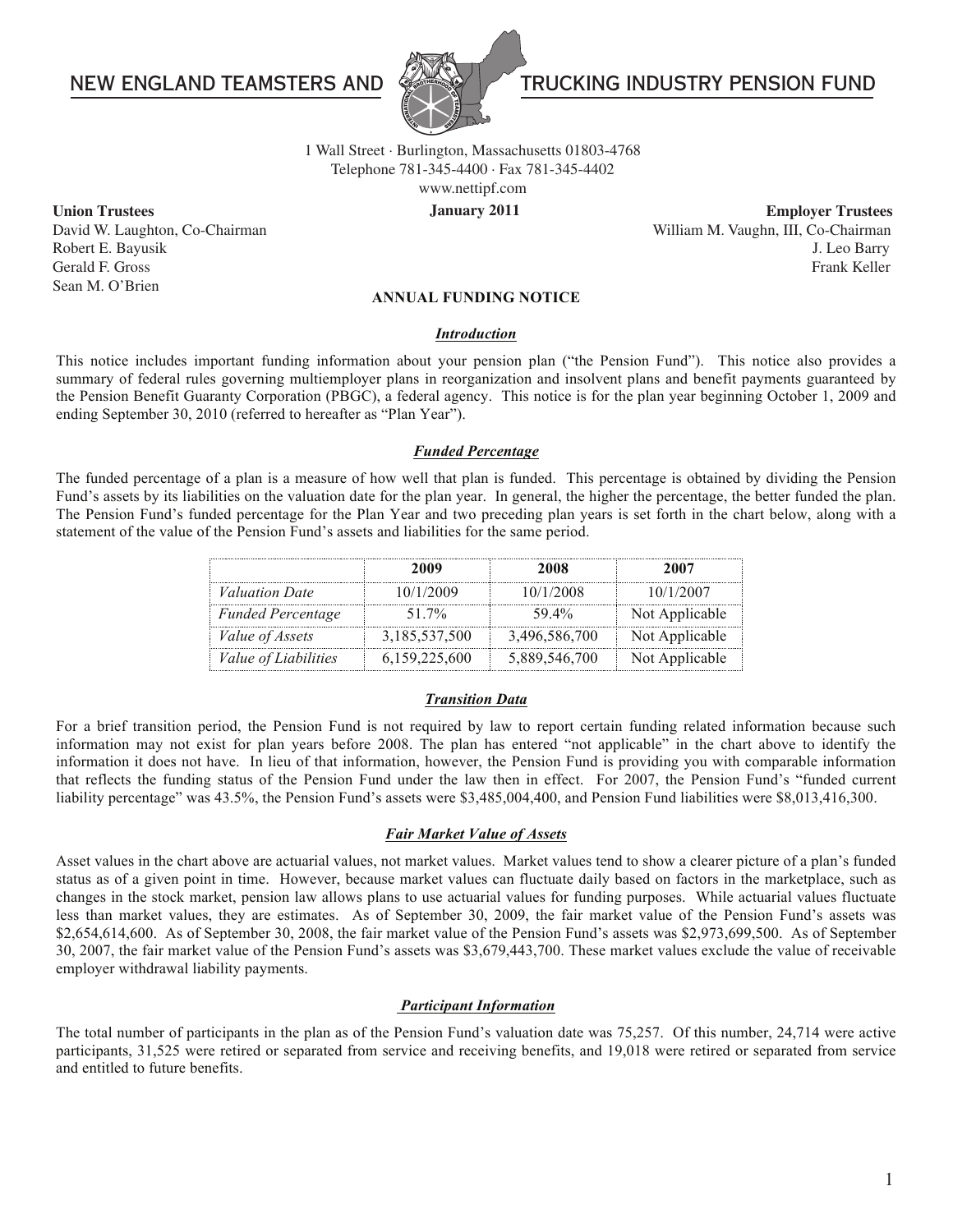## *Funding & Investment Policies*

The law requires that every pension plan have a procedure for establishing a funding policy to carry out the plan objectives. A funding policy relates to the level of contributions needed to pay for benefits promised under the plan currently and over the years. The funding policy of the Pension Fund is to comply with the funding requirements of the Internal Revenue Code, as amended from time to time. The Board of Trustees monitors the level of funding with the assistance of the Pension Fund's enrolled actuary and the Pension Fund's investment consultant.

Once money is contributed to the Pension Fund, the money is invested by plan officials called fiduciaries. Specific investments are made in accordance with the Pension Fund's investment policy. Generally speaking, an investment policy is a written statement that provides the fiduciaries, who are responsible for plan investments, with guidelines or general instructions concerning various types or categories of investment management decisions. The investment policy of the Pension Fund is as follows:

 The Board of Trustees, in conjunction with the Pension Fund's professional investment advisor, has established Investment Policy Guidelines for the investment of plan assets which is periodically updated. The Investment Policy Guidelines set forth the investment strategy and investment manager procedures, as well as describing the types of asset classes appropriate for Pension Fund investments. Based on the latest Investment Policy Guidelines, the current target percentage and acceptable range for each asset class is as follows:

| <b>Asset Class</b>             | Target % | <b>Range</b>     |
|--------------------------------|----------|------------------|
| <b>Equity Securities</b>       |          | 35% to 55%       |
| <i>Fixed Income Securities</i> |          | $10\%$ to $30\%$ |
| Real Estate                    |          | 5\% to 20\%      |
| <i>Alternative</i>             |          | 6\% to 30\%      |

Alternative asset class includes private equity, infrastructure and hedge fund arrangements.

This set of asset classes, and target investment percentages, is developed according to the risk constraints and return objectives of the Investment Policy Guidelines and is designed to generate realistic returns with an acceptable amount of risk. Investments are made in these asset classes through qualified investment managers that employ commingled and/or separate account funding vehicles through which marketable securities are held and transacted. Each investment manager is responsible for generating competitive investment results while adhering to the Investment Policy Guidelines. Investment performance is measured no less than quarterly at which time asset class rebalancing adjustments, if necessary, are made.

In accordance with the Pension Fund's Investment Policy Guidelines, the Pension Fund's assets were allocated among the following categories of investments, as of the end of the Plan Year. These allocations are percentages of total assets: *(This follows 5500 Schedule H)*

| <b>Asset Allocations</b>                             |                                                                                  | Percentage |
|------------------------------------------------------|----------------------------------------------------------------------------------|------------|
| 1.                                                   | Interest-bearing cash                                                            | $2\%$      |
| 2.                                                   | U.S. Government securities                                                       | 6%         |
| 3.                                                   | Corporate debt instruments (other than employer securities):                     |            |
|                                                      | Preferred                                                                        | $0\%$      |
|                                                      | All other                                                                        | $2\%$      |
| 4.                                                   | Corporate stocks (other than employer securities):                               |            |
|                                                      | Preferred                                                                        | $0\%$      |
|                                                      | Common                                                                           | 24%        |
| 5.                                                   | Partnership/joint venture interests                                              | 32%        |
| 6.                                                   | Real estate (other than employer real property)                                  | 9%         |
| 7.                                                   | Loans (other than to participants)                                               | $1\%$      |
| 8.                                                   | Participant loans                                                                | $0\%$      |
| 9.                                                   | Value of interest in common/collective trusts                                    | 23%        |
| Value of interest in pooled separate accounts<br>10. |                                                                                  | $0\%$      |
| 11                                                   | Value of interest in master trust investment accounts                            | $0\%$      |
| 12. Value of interest in 103-12 investment entities  |                                                                                  | $0\%$      |
|                                                      | 13. Value of interest in registered investment companies (e.g., mutual funds)    | $0\%$      |
|                                                      | 14. Value of funds held in insurance co. general account (unallocated contracts) | $0\%$      |
|                                                      | 15. Employer-related investments:                                                |            |
|                                                      | <b>Employer securities</b>                                                       | $0\%$      |
|                                                      | Employer real property                                                           | $0\%$      |
|                                                      | 16. Buildings and other property used in plan operation                          | $0\%$      |
|                                                      | 17. Other                                                                        | $1\%$      |